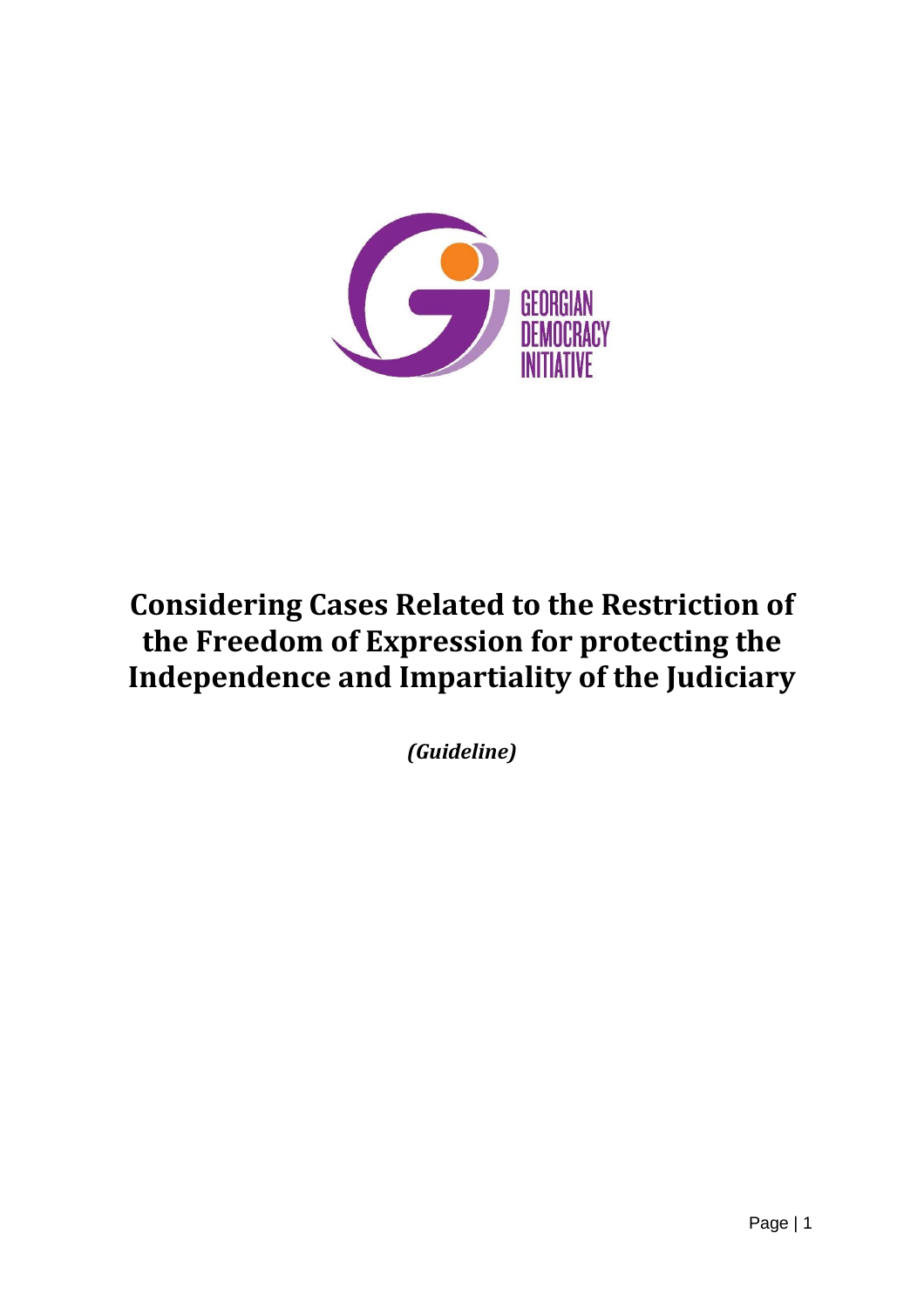#### **Responsible for the publication:**

Georgian Democracy Initiative (GDI)

#### **International consulted experts:**

Em. prof. dr. Dirk Voorhoof, Dr. Inger Høedt-Rasmussen

This guideline is made possible by the American People through the United States Agency for International Development (USAID). The content of this guideline is the sole responsibility of the Georgian Democracy Initiative (GDI) and do not necessarily reflect the views of the East West Management Institute, USAID or the United States Government.



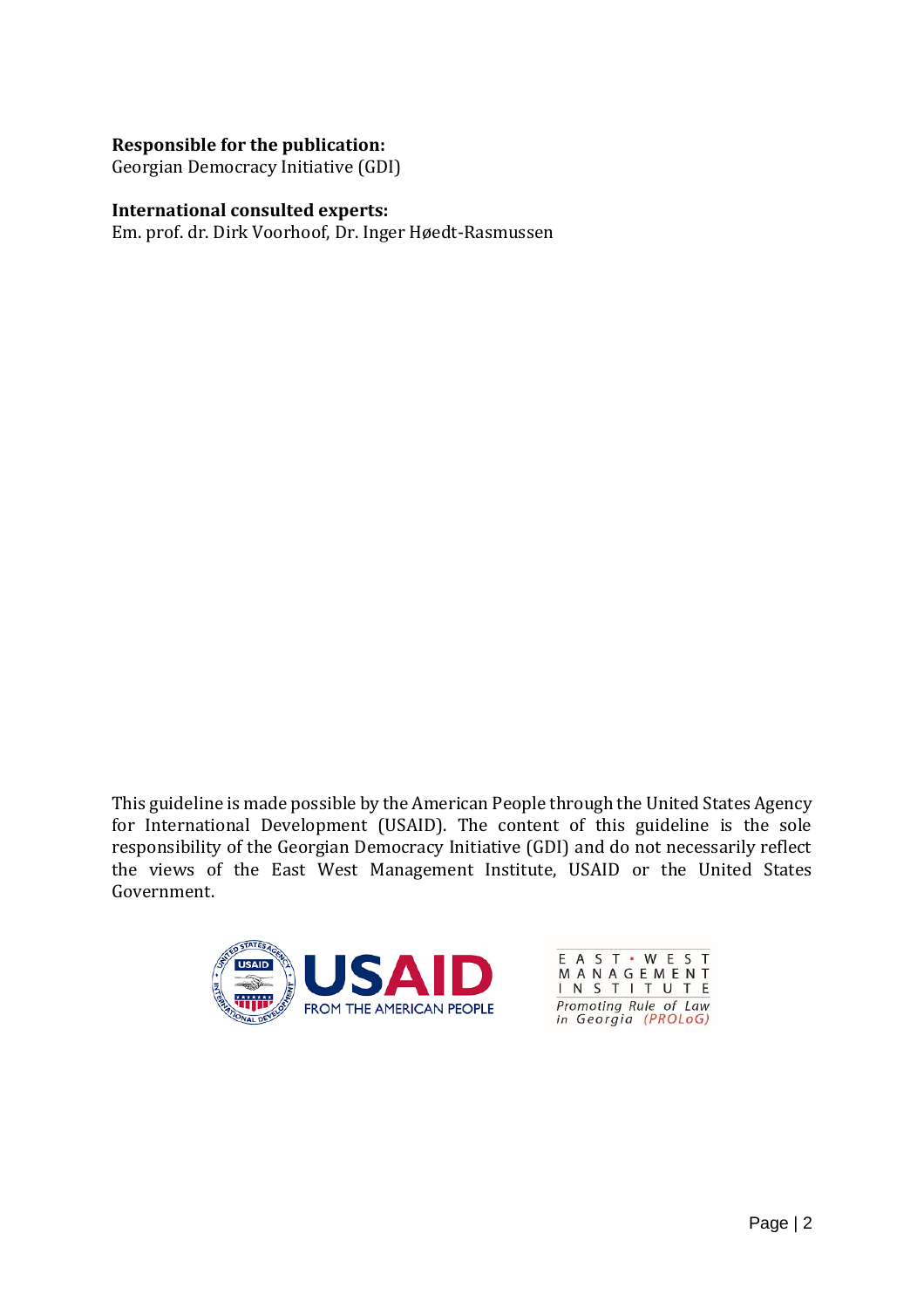# Content

| <b>Introduction</b>                                                                                                                                                                                                                                                                                                                                                                                                         | 4              |
|-----------------------------------------------------------------------------------------------------------------------------------------------------------------------------------------------------------------------------------------------------------------------------------------------------------------------------------------------------------------------------------------------------------------------------|----------------|
| The Scope of the Freedom of Expression                                                                                                                                                                                                                                                                                                                                                                                      | 5              |
| <b>Freedom to hold opinion</b>                                                                                                                                                                                                                                                                                                                                                                                              | 6              |
| The right to express and impart information and ideas                                                                                                                                                                                                                                                                                                                                                                       | 6              |
| The right to receive information and ideas                                                                                                                                                                                                                                                                                                                                                                                  | $\overline{7}$ |
| The right to freedom of expression includes freedom to seek and receive information. It is a<br>key component of democratic governance as the promotion of participatory decision-making<br>processes is unattainable without adequate access to information. This part of the right also<br>implies the ability of the individual to investigate for what purpose, and who is processing the<br>information about him/her. | 7              |
| The offensive expression                                                                                                                                                                                                                                                                                                                                                                                                    | $\overline{7}$ |
| <b>Grounds of Restriction of the Freedom of Expression</b>                                                                                                                                                                                                                                                                                                                                                                  | 8              |
| <b>Prescribed by Law</b>                                                                                                                                                                                                                                                                                                                                                                                                    | 9              |
| Legitimate Aim                                                                                                                                                                                                                                                                                                                                                                                                              | 10             |
| The necessity and proportionality of the restriction                                                                                                                                                                                                                                                                                                                                                                        | 10             |
| Restriction of the Freedom of expression for ensuring the Independence and Impartiality<br>of the Judiciary                                                                                                                                                                                                                                                                                                                 | 11             |
| Standard established by the Constitutional Court of Georgia                                                                                                                                                                                                                                                                                                                                                                 | 11             |
| Protected legal good and their balance                                                                                                                                                                                                                                                                                                                                                                                      | 11             |
| Minimal standards established by the ECtHR                                                                                                                                                                                                                                                                                                                                                                                  | 13             |
| The limits of permissible criticism                                                                                                                                                                                                                                                                                                                                                                                         | 13             |
| Proportionality of the sanction used while restricting the freedom of expression<br>and the "chilling effect"                                                                                                                                                                                                                                                                                                               | 13             |
| Conclusion                                                                                                                                                                                                                                                                                                                                                                                                                  | 14             |
| Recommendations:                                                                                                                                                                                                                                                                                                                                                                                                            | 14             |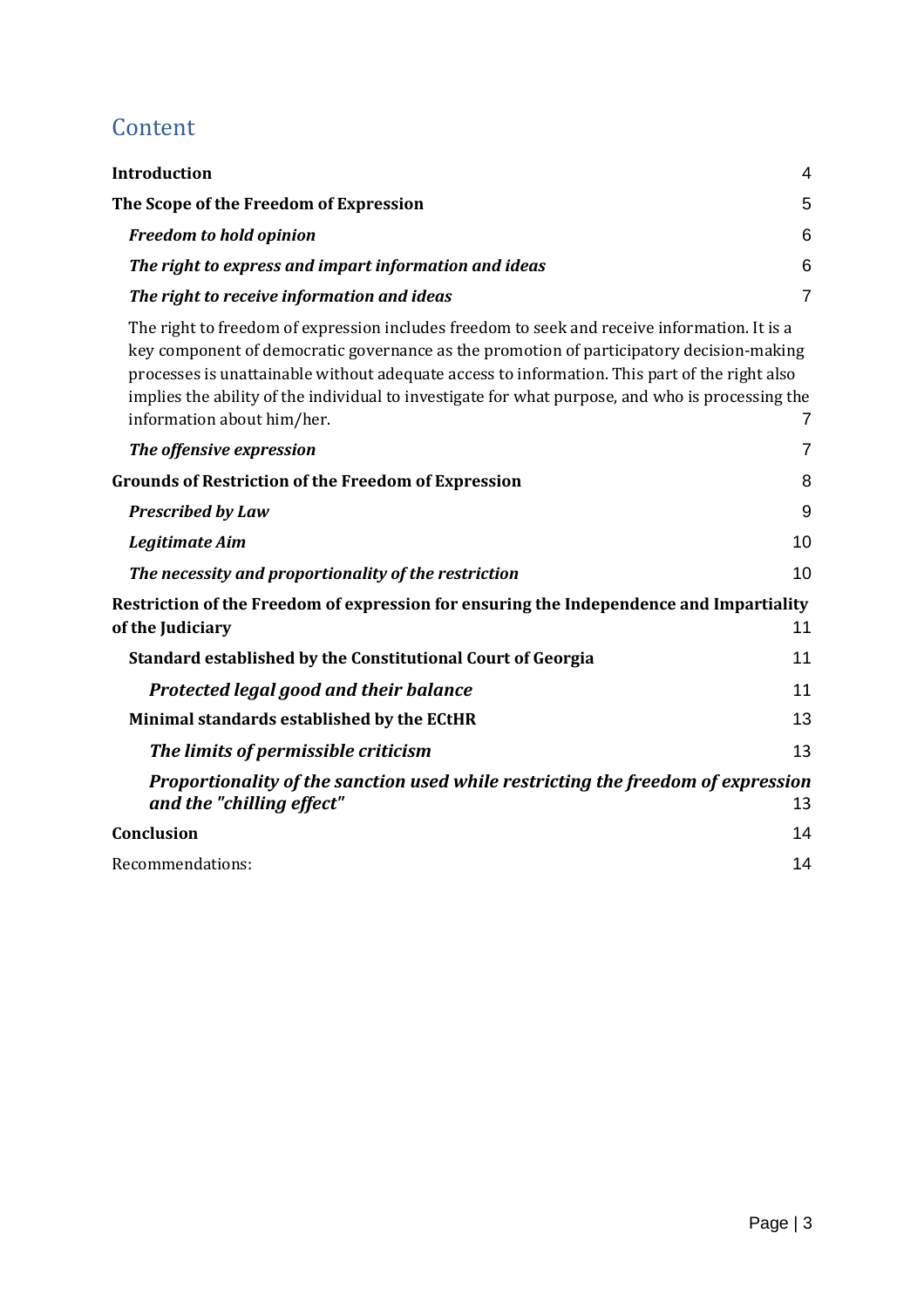## <span id="page-3-0"></span>**Introduction**

Freedom of expression, as one of the fundamental human rights, is recognized by the Georgian Constitution and a number of (binding) international treaties or conventions. In addition to being inseparable from the dignity of the individual, it is also a necessary foundation for a democratic society, one of the basic preconditions for its development and for the self-realization of each individual.<sup>1</sup> The state has a responsibility to respect, protect and ensure the full enjoyment of freedom of expression for all individuals. The exercise of this right equally contributes to the self-development and self-expression of the individual, as well as to his or her participation in processes of public importance. Freedom of expression is a universal right, it applies equally to all people and its protection is equally important everywhere for each individual.

"The right to freedom of expression is one of the prerequisites for the existence of a democratic society and its full development. Uninterrupted dissemination of opinion and information ensures diversity of views, promotes public and informed discussion on important issues for the public, makes it possible for each member of the community to be involved in public life".<sup>2</sup> Therefore, this right allows people to conduct public discussions on a variety of issues, including those on matters of interest for society. It also allows people to express their opinion openly and publicly, orally, in writing or in the form of a performance. And it makes that people can freely share with each other all kind of opinions, both acceptable and likable to the majority of the society, as well as sharp, critical and unpopular opinions.

When it comes to the welfare and progress of the state, public criticism is naturally directed, in many cases, at government officials, who, based on their powers, have the potential to have a significant impact on the country's democratic development. For many years, the judiciary has been the object of sharp public criticism. However, while everyone can express their opinion, no matter how harsh and outrageous it may be, judges have a high obligation of abidance to criticism based on their legal status. For the vast majority of judges therefore such sharp or offensive criticism is unacceptable. In their view, it is an impediment to "ensuring the independence and impartiality of the judiciary."<sup>3</sup>

Restrictions of the freedom of expression, as well as any other right, require special precautions from judges, so as not to arbitrarily and disproportionately restrict the right to freedom of expression. To this end, it is necessary for judges, on the one hand, to realize and respect the importance of freedom of expression in a democratic society, and on the other hand, to have adequate knowledge of the national and international standards for restricting this right. Accordingly, the purpose of this document is to provide a guideline

<sup>1</sup> ECtHR: *Lingens v. Austria*, 8 July 1986; *Sener v. Turkey*, 18 July 2000; *Thoma v. Luxembourg*, 29 June, 2001; *Maronek v. Slovakia*, 19 April 2001; *Dichand and Others v. Austria*, 26 May, 2002, S*atakunnan Makrkkinaporssi and Satamedia v. Finland* 27 June 2017; *Pentikainen v. Finland* 20 October 2015; *Ibrahimov and Mammadov v. Azerbaijan* 13 February, 2020.

<sup>2</sup> Constitutional Court of Georgia 30 October 2008. № 2/3/406,408. On the Case: "The Public Defender of Georgia and Georgian Young Lawyers' Association v. Parliament of Georgia", II-26.

<sup>&</sup>lt;sup>3</sup> This approach was identified through the analysis of the opinions expressed by the majority of judges participating in the Supreme Court judges competition in July-November 2019.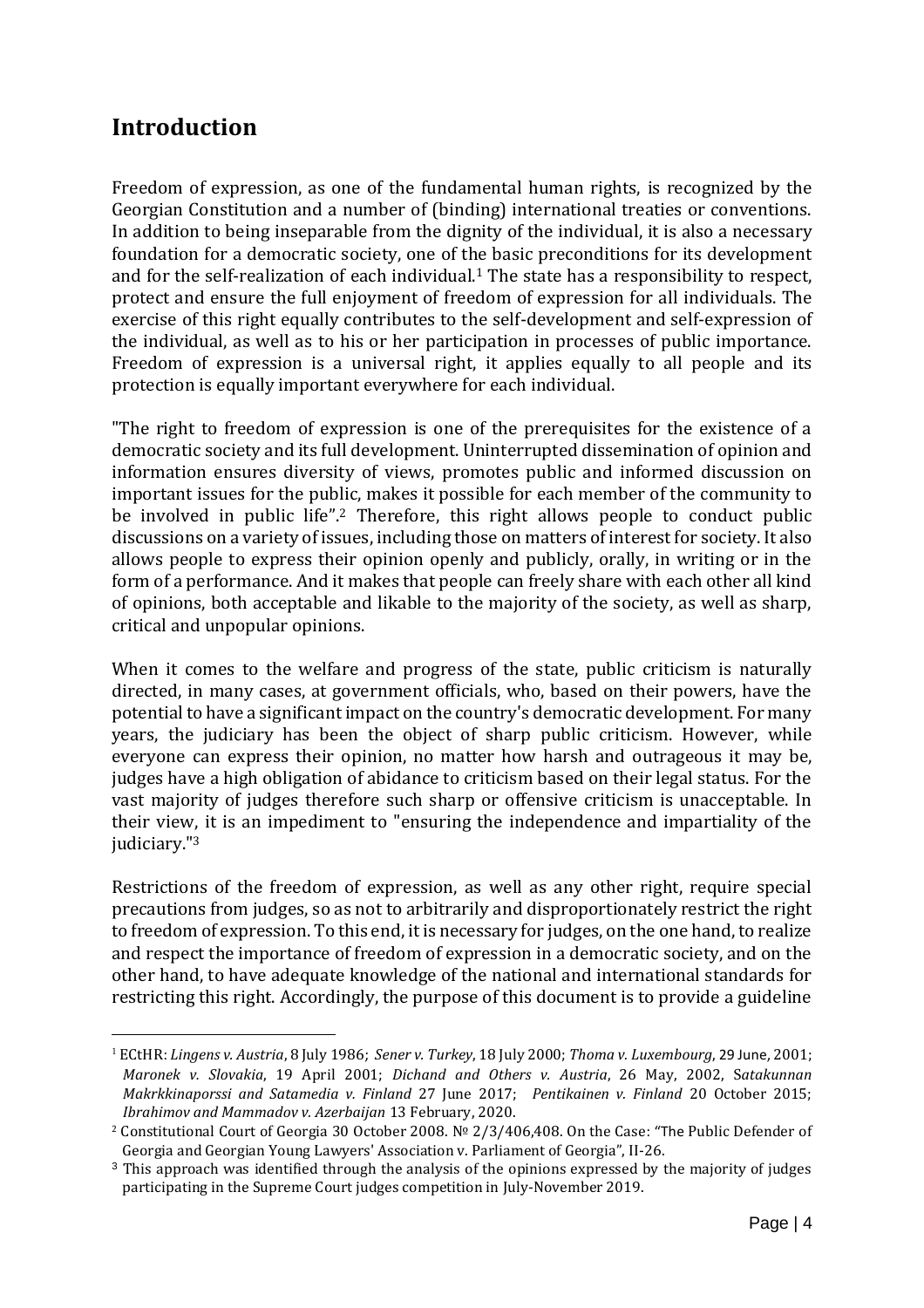for judges on the basic principles established at the international and domestic level in relation to cases of restriction of freedom of expression on the grounds of ensuring the authority, independence and impartiality of the judiciary.

This document is based on the standards established by the European Convention on Human Rights and Fundamental Freedoms (hereinafter referred to as "European Convention" or "ECHR") and the European Court of Human Rights (hereinafter referred to as "ECtHR"), as well as the Constitutional Court of Georgia. The first chapter of the document discusses the area protected by the freedom of expression (the right to have an opinion, the right to disseminate and receive information and ideas, offensive expression). The second chapter discusses the grounds of restriction of freedom of expression (restriction test). The third and fourth chapters discuss in more detail the issue of restricting freedom of expression on the grounds of ensuring the authority, independence and impartiality of the judiciary. At the end of the guideline a conclusion is presented and appropriate recommendations are made to the judges.

### <span id="page-4-0"></span>**Chapter 1**

# **The Scope of the Freedom of Expression**

The right to freedom of expression, at the international and local level, is protected by a number of legal documents. For the purposes of this guide, we will focus only on the European Convention and the Constitution of Georgia.<sup>4</sup>

Article 17 of the Constitution of Georgia provides:

*"1. Freedom of opinion and the expression of opinion shall be protected. No one shall be persecuted because of his/her opinion or for expressing his/her opinion.*

*2. Every person has the right to receive and impart information freely. "*

Article 10 of the European Convention stipulates:

*1. Everyone has the right to freedom of expression. This right shall include freedom to hold opinions and to receive and impart information and ideas without interference by public authority and regardless of frontiers. This Article shall not prevent States from requiring the licensing of broadcasting, television or cinema enterprises ".*

As can be seen from the above records, the area protected by freedom of expression includes:

<sup>4</sup> See also Article 19 of the Universal Declaration of Human Rights and Article 19 of the International Covenant on Civil and Political Rights. Although this guideline focuses on specifically on ECHR, as it is a binding Convention for Georgia as a member of the Council of Europe and that the Convention has direct applicability in the legal order of Georgia, while the ECHR has also the most developed system of external supervision by the European Court of Human Rights.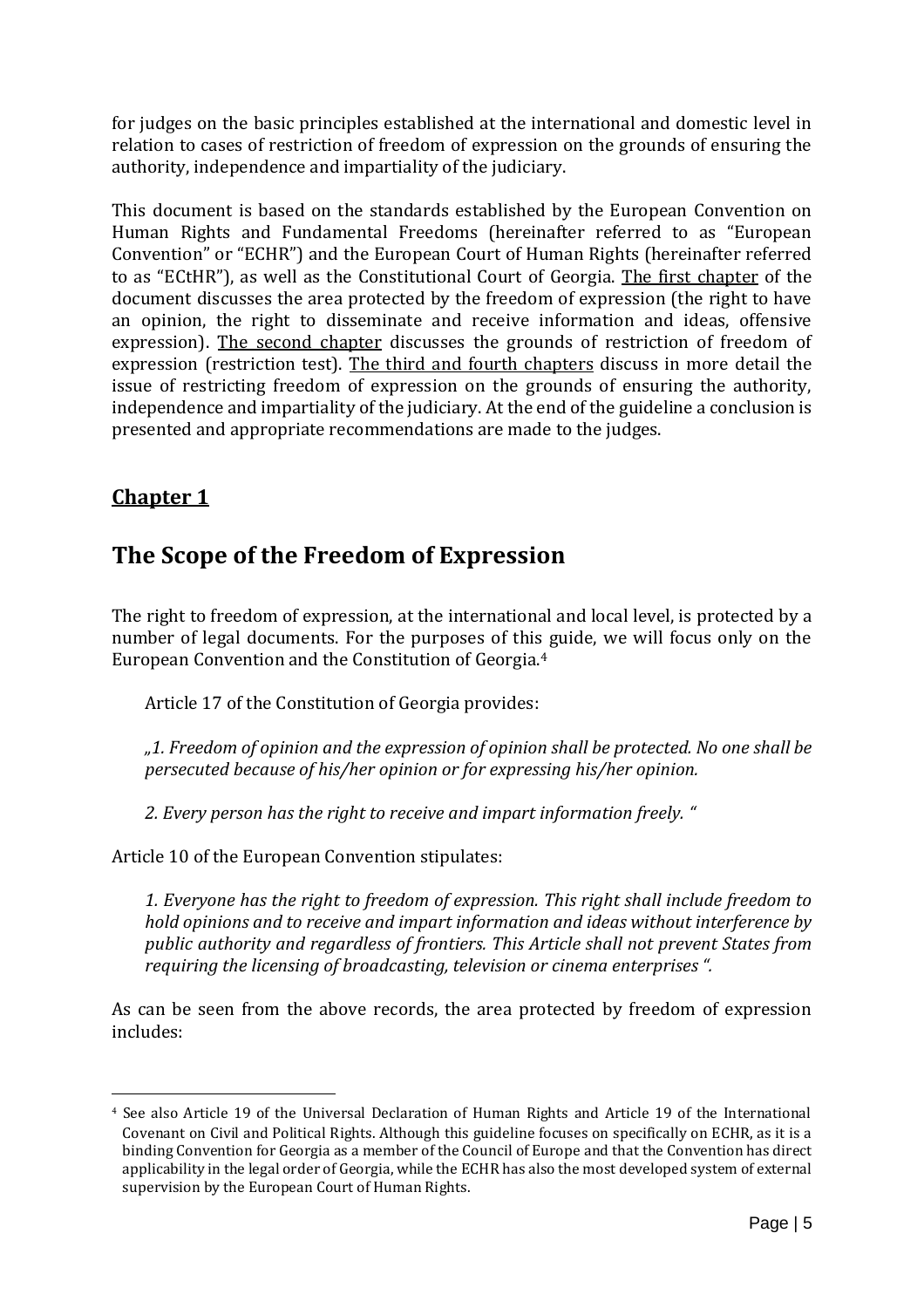#### <span id="page-5-0"></span>*Freedom to hold opinion*

According to the Law of Georgia "on Freedom of Speech and Expression", "Everyone, except an administrative body, shall have the freedom of expression, which shall imply: a) absolute freedom of thought;"<sup>5</sup> According to the same law, "Thought shall be protected by an absolute privilege" <sup>6</sup> which means the full and unconditional release of a person from liability under the law.

"Freedom to hold opinions is a prior condition to the other freedoms guaranteed by Article 10", and "any restrictions to this right will be inconsistent with the nature of a democratic society". <sup>7</sup> The state should not try to indoctrinate its citizens. Moreover, the dissemination of only one-sided information by the state may create serious and unacceptable obstacles to the passage of opinion. This right also includes the right to change an opinion whenever and for whatever reason a person so freely chooses $8$  and also, the negative aspect, that one should not be forced to reveal his/her own opinions. $^9$ 

#### <span id="page-5-1"></span>*The right to express and impart information and ideas*

The right to express and impart information and ideas has a special place in the political life of the country and in the establishment of democratic institutions. The ECtHR has emphasized the importance of the right to freedom of expression and of imparting information and ideas on political and other issues of public interest. In the case of *Lingens for instance,* the ECtHR stated: "Not only does the press have the task of imparting such information and ideas: the public also has a right to receive them"<sup>10</sup>

According to the Constitutional Court of Georgia "People's views, beliefs, information, as well as the means used to express and impart them are protected, including the press, television, and other means of dissemination of information and opinion." <sup>11</sup> This allows the individuals to decide for themselves in what form, in what way they want to express themselves, and to express their views or opinions. As this right is not absolute however, restrictions or limitations can be applicable on certain grounds, as provided for in the relevant article of the Constitution itself.

<sup>&</sup>lt;sup>5</sup> The Law of Georgia "on Freedom of Speech and Expression". Art. 3 (2a). Available at: <https://bit.ly/2REHXAZ>

<sup>6</sup> Ibid. Aticle 4 (1).

<sup>7</sup> Human rights handbooks, No. 2. A guide to the implementation of Article 10 of the European Convention on Human Rights. pg. 8 Available at: <https://bit.ly/39xsVTI>

<sup>8</sup> EU Human Rights Guidelines on Freedom of Expression Online and Offline pg.3. Available at: <https://bit.ly/3elX1gJ>

<sup>9</sup> ECtHR *Vogt v. Germany* 26 September 1995. Available at: <https://bit.ly/3cNStPc>

<sup>10</sup> ECtHR: *Lingens v. Austria*, 8 July 1986; *Sener v. Turkey*, 18 July 2000; *Thoma v. Luxembourg*, 29 June, 2001; *Maronek v. Slovakia*, 19 April 2001; *Dichand and Others v. Austria*, 26 May, 2002, etc.

<sup>11</sup> Constitutional Court Plenum18 April 2011, on the case of *"political party" Movement for United Georgia ", Political Union of Citizens" Georgian Conservative Party ", the citizens of Georgia - Zviad Dzidziguri and Kakha Kukava, Young Lawyers' Association, the citizens: Dachi Tsaguria and Jaba shkariani, the Public Defender of Georgia V. the Parliament of Georgia*" II-3.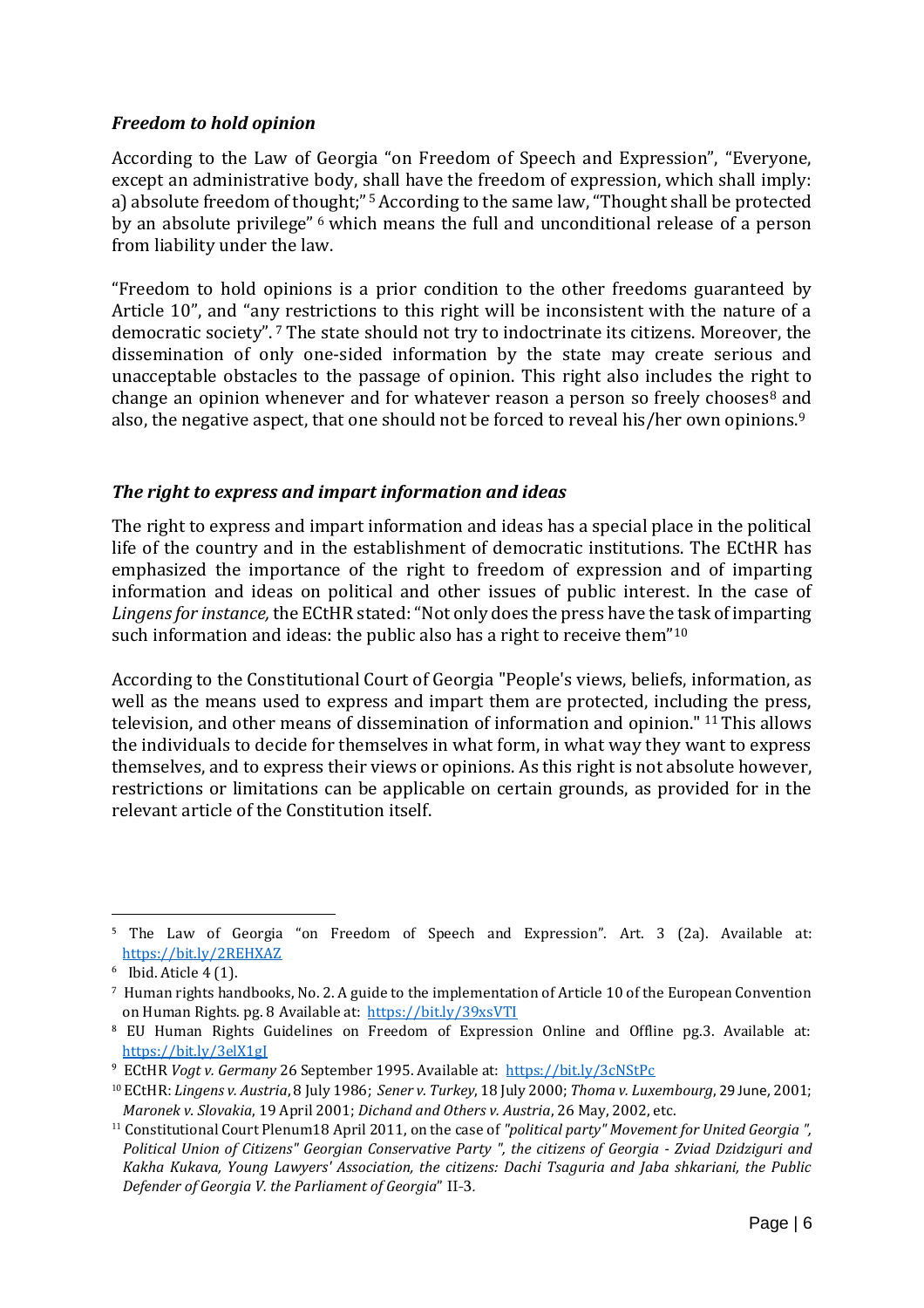#### <span id="page-6-0"></span>*The right to receive information and ideas*

<span id="page-6-1"></span>The right to freedom of expression includes freedom to seek and receive information. It is a key component of democratic governance as the promotion of participatory decisionmaking processes is unattainable without adequate access to information. <sup>12</sup> This part of the right also implies the ability of the individual to investigate for what purpose, and who is processing the information about him/her.

#### <span id="page-6-2"></span>*The offensive expression*

Offensive expression is worth mentioning separately while discussing the scope of the freedom of expression. This issue is of particular importance given the fact that the punishable action under Article 366 of the Criminal Code of Georgia - Contempt of court is manifested in the insult of a participant of legal proceedings, Judge or Juror. However, the legislation does not specify what kind of action/expression it considers under "insult". Accordingly, when an offensive expression is directed to a court / judge, the legislation provides for the possibility of restriction of freedom of expression on the basis of the subjective definition of the legislative term - "insult". This, in turn, makes the issue of proportionality of the imposed sanctions problematic and controversial.

At many occasions since its 1976 judgment in *Handyside v. the United Kingdom*, the ECtHR has emphasized the importance of protecting offensive speech:

*"Freedom of expression constitutes one of the essential foundations of such a (democratic) society, one of the basic conditions for its progress and for the development of every man… it is applicable not only to "information" or "ideas" that are favourably received or regarded as inoffensive or as a matter of indifference, but also to those that offend, shock or disturb the State or any sector of the population. Such are the demands of that pluralism, tolerance and broadmindedness without which there is no "democratic society".<sup>13</sup>*

The Constitutional Court of Georgia shares the approach of the European Court of Human Rights:

*"free speech is valued, because it includes not only the views or expressions which are acceptable to all, or are positively perceived, for the whole society or even for the greater part of it, or echo the opinion and taste of the majority, or is not considered to be ticklish, but it also includes ideas, thoughts or expressions that are unacceptable for the government, part of society or individuals, is shocking and that may upset society, people, even offend them, that can cause outrage in the community, as well as it includes criticism and sarcasm. These are the demands of tolerance, pluralism, forbearance, which are an indispensable source of nourishment for democracy.* 

<sup>&</sup>lt;sup>12</sup> Dirk Voorhoof, Investigative journalism, access to information, protection of sources and whistleblowers. 24 March 2017, Available at: <https://bit.ly/3bM0N0v>

<sup>13</sup> ECtHR: *Handyside v. the United Kingdom* 7 December 1976; *Sunday Times v. the United Kingdom* 26 April 1979; *Lingens v. Austria* 8 July 1986; *Oberschlick v. Austria* 23 May 1991*; Morice v. France* (GC) 23 April 2015 and *Terentyiv v. Russia* 28 August 2018;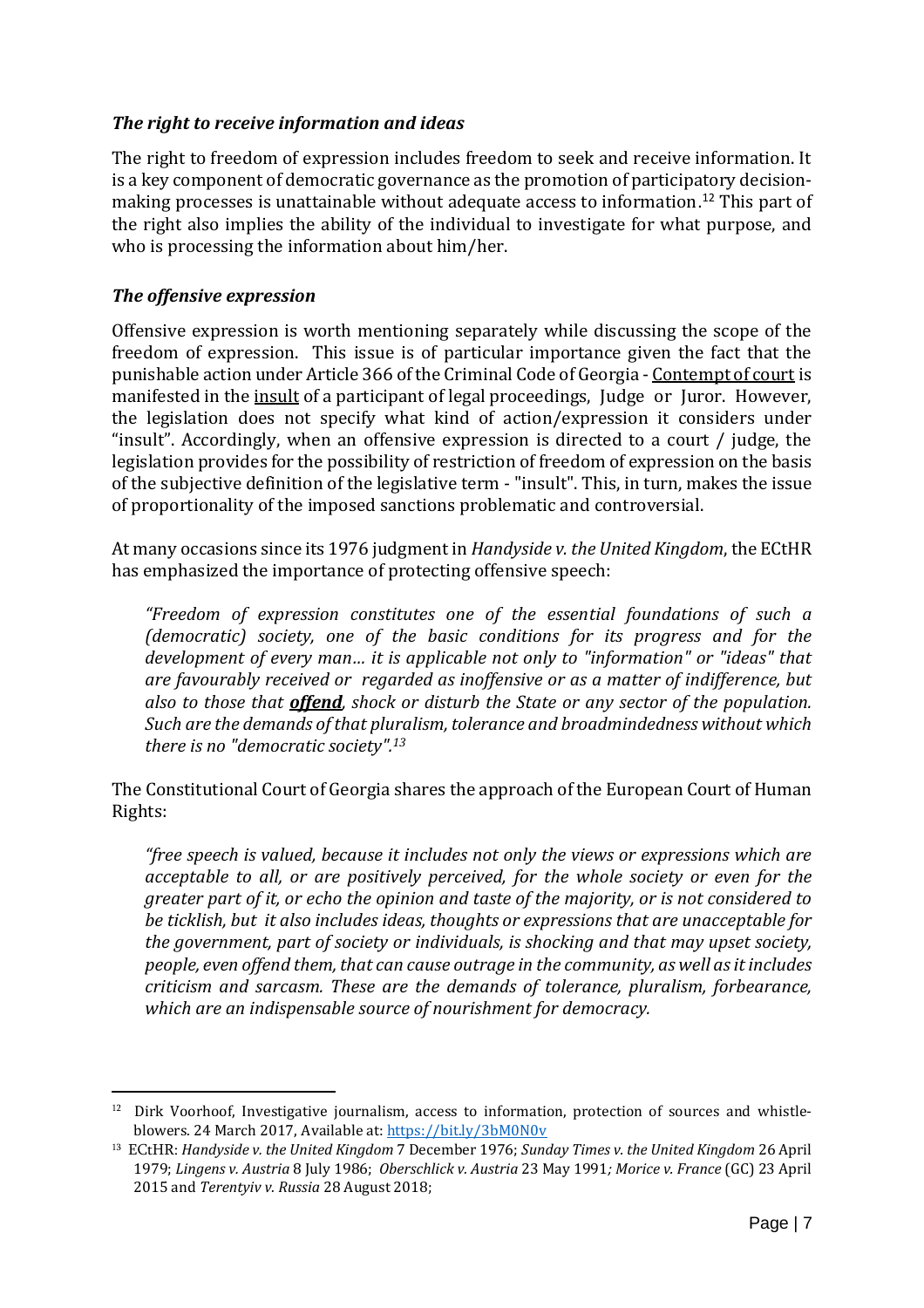*Each person is individual, unique, different, and this is what creates a chance for diversity and, therefore, progress. It is therefore impossible to limit and thoroughly exhaust those opinions or expressions, to define a terminology that is entirely acceptable to society, to all people. The even more insurmountable task is to artificially agree or unconditionally share such views, and as a result, everything else is declared beyond the law… [...] Therefore, the state has no authority to divide thoughts into "right" or "wrong", "desirable" or "undesirable" and other categories. If a person is unable to say what h/she thinks or if he/she is forced to say what he/she does not agree with, then they are insulting the basis of human rights – one's dignity".<sup>14</sup>*

According to the law of Georgia "on Freedom of Speech and Expression", Regulation of the content of speech and expression may be established by law, if it concerns among others slander, direct abuse and threat. <sup>15</sup> Based on the current legislation and the practice of the Constitutional Court of Georgia, it can be concluded, that the "offensive expression" is within the scope of the freedom of expression and the restriction of the freedom of expression during direct abuse (face-to-face, offensive expression) serves for the purpose of maintaining public order and security.

### <span id="page-7-0"></span>**Chapter 2**

### **Grounds of Restriction of the Freedom of Expression**

Despite of the special importance of freedom of expression, it is not an absolute right and "it can be restricted with the legitimate aim set forth in the Constitution of Georgia by using appropriate means to achieving the goal."<sup>16</sup> The so-called "three party test" of restriction of the right is (almost) identical in both the Constitution of Georgia and the European Convention.

Article 17 (5) of the Constitution of Georgia sets out the preconditions on the grounds of which it is possible to restrict freedom of expression. In particular:

"the restriction of these rights may be allowed only in accordance with law, insofar as is necessary in a democratic society for (1) ensuring national security, (2) public safety or (3) territorial integrity, (4) for the protection of the rights of others, (5) for the prevention of the disclosure of information recognized as confidential, or (6) *for ensuring the independence and impartiality of the judiciary.*

Similarly, Article 10 (2) of the European Convention stipulates that:

"The exercise of these freedoms, since it carries with it duties and responsibilities, may be subject to such formalities, conditions, restrictions or penalties as are prescribed by law and are necessary in a democratic society, in the interests of

<sup>14</sup> Constitutional Court of Georgia 30 September 2016 on the case of "the citizen of Georgia Iuri Vazagashvili v. the Parliament of Georgia" II-41

<sup>15</sup> Law of Georgia "on Freedom of Speech and Expression". Article 9(1). Available at: <https://bit.ly/2REHXAZ>

<sup>&</sup>lt;sup>16</sup> Constitutional Court of Georgia 14 May 2013 on the case of "Citizens of Georgia- Aleksandre Baramidze, Lasha Tugushi, Vakhtang Khmaladze and Vakhtang Maisaia v. The Parliament of Georgia" II-7.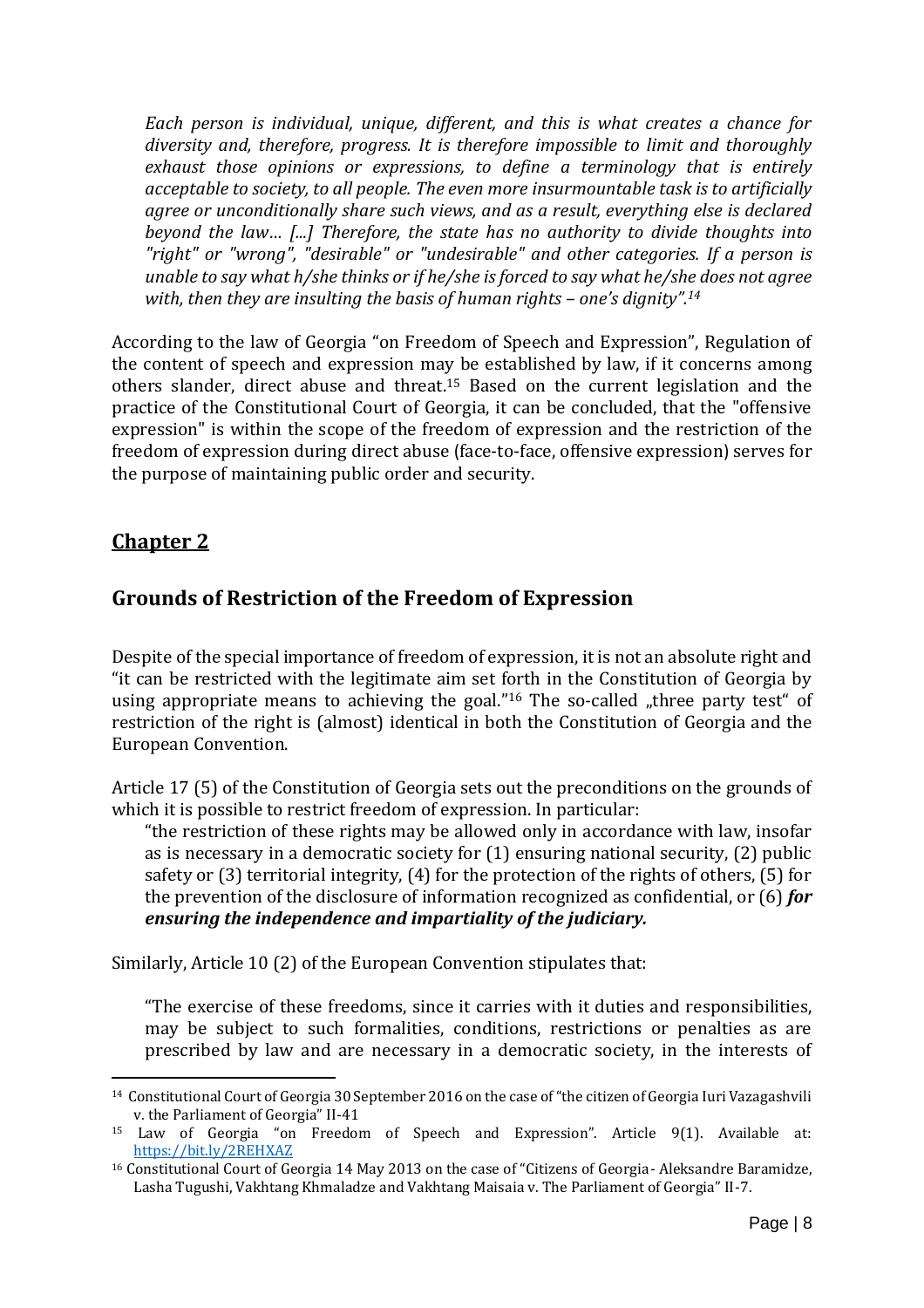national security, territorial integrity or public safety, for the prevention of disorder or crime, for the protection of health or morals, for the protection of the reputation or rights of others, for preventing the disclosure of information received in confidence, or *for maintaining the authority and impartiality of the judiciary*".

Notice that with respect to the judiciary, the European Convention envisages "maintaining the authority and impartiality of the judiciary", whereas the Georgian Constitution considers "ensuring the independence and impartiality of the judiciary" to be a legitimate aim for restricting the right to freedom of expression. Furthermore, the list in Article 10 § 2 ECHR of the legitimate aims for interfering with the right to freedom of expression is more extensive. Unlike the Constitution of Georgia, it includes public interests such protection of "health" and "morals", and the prevention of "disorder or crime". In view of the above, the Constitution of Georgia guarantees a relatively higher degree of protection of the Freedom of Expression than the minimum standard provided for in the European Convention.

Such a difference in terms is not accidental and may, in some cases, play an important role in resolving the case. This distinction should not be left out of the attention of judges, as "authority" is more comprehensive concept than independence. It is through the provision of independence and impartiality that it is possible to strengthen the authority of the judiciary in the eyes of the public

In order for the restriction of freedom of expression to be consistent with the Constitution and the Convention, it must meet a so-called three-part test, under which, is checked:

- 1. Whether the restriction is prescribed by law;
- 2. Existence of the legitimate aim for which the restriction is intended;
- 3. The question of the necessity of restriction and the proportionality of the means of its achievement.

#### <span id="page-8-0"></span>*Prescribed by Law*

Any interference in the right to freedom of expression must be based on the requirements of the law adopted by the legislature. This precondition also applies to the quality of the law itself. According to the standard of the ECtHR (which is also shared by the Constitutional Court of Georgia), the law must be public, accessible, predictable and must provide a clear explanation of the circumstances in which an individual's freedom may be restricted. In particular, at the stage of verifying the determination of – prescribed by law, two aspects are assessed - the formal and qualitative characteristics of the law. "The **formal requirement** of being prescribed by law provided by the Constitution is satisfied when (1) the issue is directly regulated by law; Or (2) the legislature has delegated the authority to regulate the issue to another competent authority by law".

In assessing **the qualitative characteristics** of the law, it is taken into account how predictable the norm is based on which the freedom of expression is restricted, to what extent a person can understand the content of the norm, the consequences of disobedience to it, and direct his actions in accordance with the norm. "The restrictive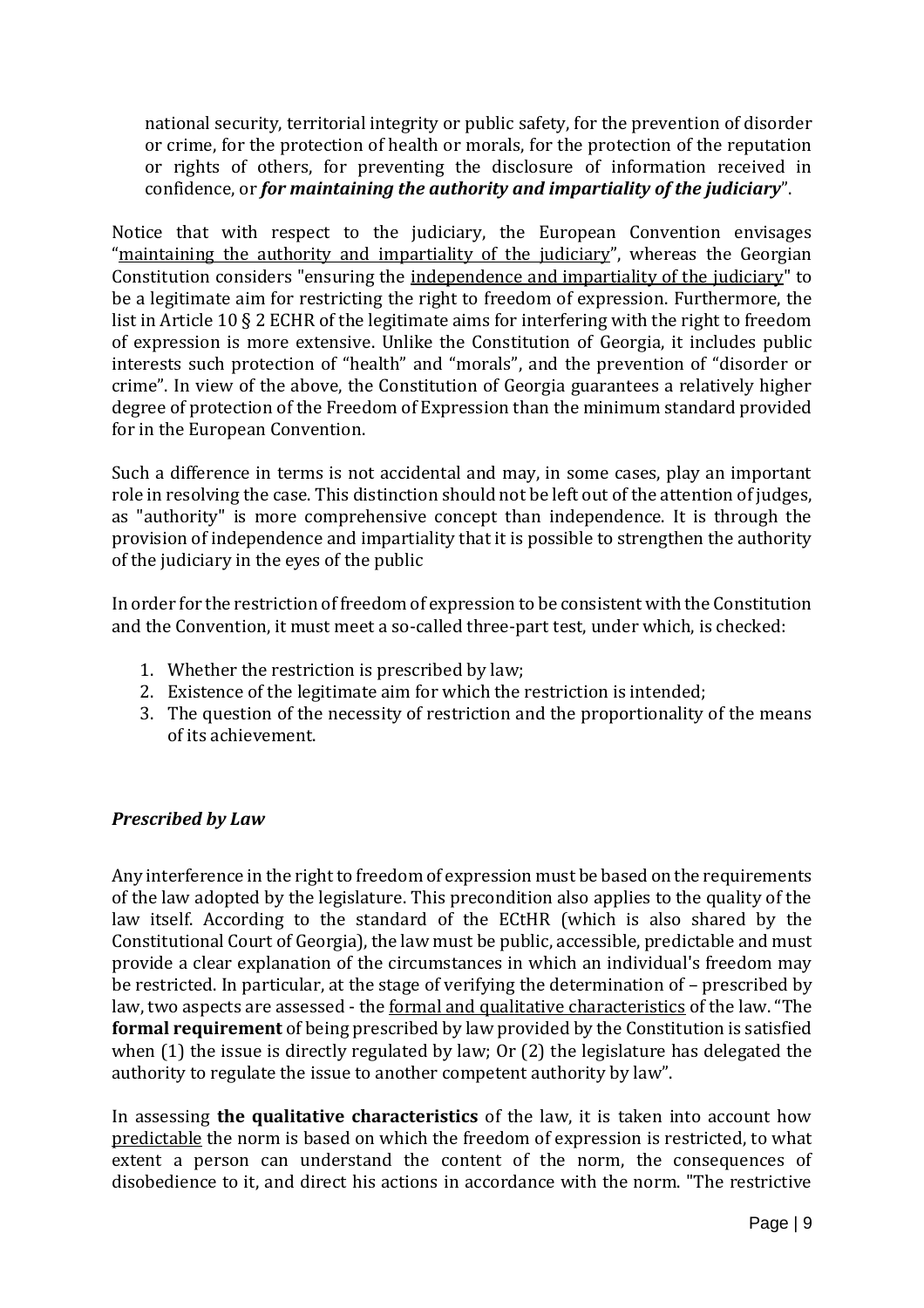norms of freedom of expression must be provided for in clear and unambiguous, narrowly purposeful law." <sup>17</sup> "The law must be accessible, predictable and precisely defined, and must contain other guarantees to protect against the risk of arbitrariness."<sup>18</sup>

The standard set in the *Sunday Times* case, to which the ECtHR returns in the process of resolving each subsequent case, combines two requirements, "Firstly, the law must be adequately accessible: the citizen must be able to have an indication that is adequate in the circumstances of the legal rules applicable to a given case. Secondly, a norm cannot be regarded as a "law" unless it is formulated with sufficient precision to enable the citizen to regulate his conduct: he must be able - if need be with appropriate advice - to foresee, to a degree that is reasonable in the circumstances, the consequences which a given action may entail".<sup>19</sup>

#### <span id="page-9-0"></span>*Legitimate Aim*

The second step is the assessment of the legitimate aim pursued. According to the Constitutional Court of Georgia, "The government is empowered to impose formal, substantively neutral restrictions on the exercise of the right to freedom of expression, although such restriction (regulation) should be aimed at achieving a legitimate aim and should be a prerequisite for achieving this goal." <sup>20</sup>

Similar to the verification of the stage of "prescribed by law", the approach of the Constitutional Court of Georgia as well as the ECtHR is identical in terms of defining legitimate aim. "The second part of the test for restrictions on freedom of expression is that the restriction must pursue a legitimate aim or interest. It is clear, both from the wording of Article 10(2) and the jurisprudence of the Court, that the list of interests found in Article 10(2) is exclusive and exhaustive, in the sense that no others are considered appropriate" <sup>21</sup>

#### <span id="page-9-1"></span>*The necessity and proportionality of the restriction*

In the third part of the test for assessing the constitutionality of restrictions on freedom of expression is whether pertinent and sufficient reasons can justify the necessity of the restriction in a democratic society and whether the restriction or sanction is proportionate to the aim pursued. "...There must be a direct and real connection between the goal and the means to achieve it. At this time, it is also important to consider the extent and scale of the damage that is expected to be achieved. It must, of course, be able to

<sup>17</sup> Constitutional Court of Georgia 10 November 2009 on the case of *"Citizens of Georgia Giorgi Kipiani and Avtandil Ungiadze v. The Parliament of Georgia"*, II-7.

<sup>18</sup> Constitutional Court of Georgia 25 December 2006 on the Case of "Citizens of Georgia Vakhtang Masurashvili and Onise Mebonia v. The Parliament of Georgia".

<sup>19</sup> ECtHR, *The Sunday Times v. the United Kingdom,* 26 April 1979, Para. 49. Available at: <http://bit.ly/2TynqhB>

<sup>20</sup> Constitutional Court of Georgia of 11 April 2012 on the case of *"The Public Defender of Georgia v. Parliament of Georgia*" II-53.

 $21$  T. Mendel, A Guide to the Interpretation and Meaning of Article 10 of the European Convention on Human Rights p. 38. Available at: <http://bit.ly/2wvlbUM>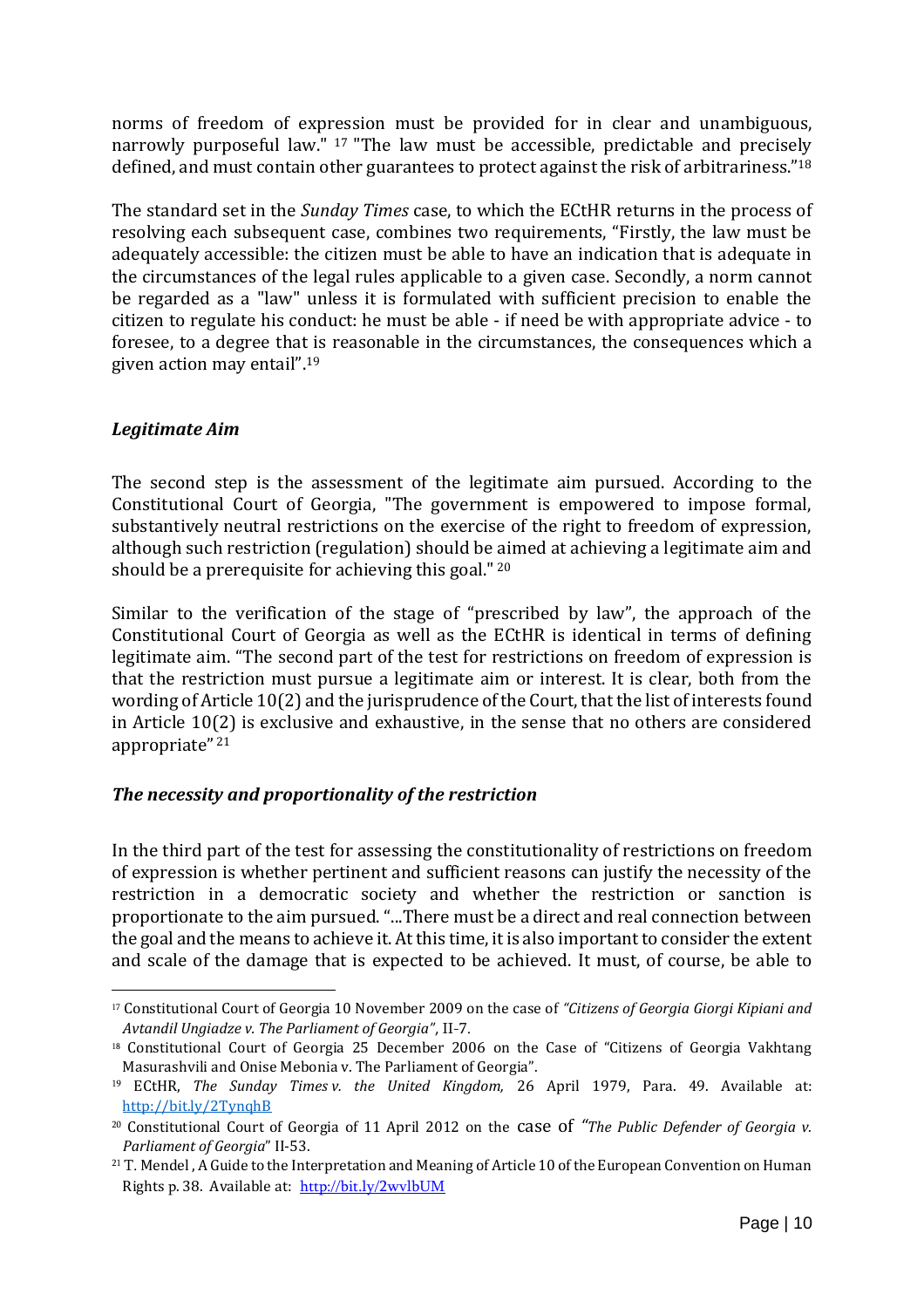secure specific goals, interests, otherwise, the public and private interests will be harmed in the same way". 22

According to the Constitutional Court of Georgia a restriction is in accordance with the Constitution "if it is necessary to ensure the goods protected by the Constitution in a democratic and free society, and if the goods protected by the restriction of expression exceeds the harm caused by the restriction." <sup>23</sup>

Like the Constitutional Court of Georgia, the ECtHR also pays special attention to the necessity and proportionality of the restriction. In practice, the vast majority of cases decided by the European Court are decided on the basis of the third part of the test for restrictions, namely through a consideration of whether, taking into account all of the circumstances, the restriction is necessary in a democratic society. The Court has noted that, whilst the adjective "necessary", within the meaning of Article 10 § 2 is not synonymous with "indispensable", neither has it the flexibility of such expressions as "admissible", "ordinary", "useful", "reasonable" or "desirable" and that it implies the existence of a "pressing social need". In terms of assessing whether the measures were necessary to address a 'pressing social need', the Court has frequently stated that in particular it "must determine whether the reasons adduced by the national authorities to justify the interference were 'relevant and sufficient' and whether the measure taken was 'proportionate to the legitimate aims pursued'". In doing so, the Court has to satisfy itself "that the national authorities, basing themselves on an acceptable assessment of the relevant facts, applied standards which were in conformity with the principles embodied in Article 10"". 24

### <span id="page-10-0"></span>**Restriction of the Freedom of expression for ensuring the Independence and Impartiality of the Judiciary**

#### <span id="page-10-1"></span>**Standard established by the Constitutional Court of Georgia**

#### <span id="page-10-2"></span>*Protected legal good and their balance*

As already mentioned, freedom of expression may be restricted in order to ensure the independence and impartiality of the court or the judiciary. However, it is necessary to maintain a fair balance between these two legal goods, which is primarily enshrined in the Constitution of Georgia. The Constitutional Court states, that "the main thing that democratic countries focus on is that achieving and protecting the most important goal of the state, such as judicial authority and effective justice, should not be at the expense

<sup>22</sup> Constitutional Court of Georgia 11 June 2013 on the case of "*The citizen of Georgia Tristan Mamagulashvili v. the Parliament of Georgia".* II-30.

<sup>23</sup> Constitutional Court of Georgia 11 April 2012 on the case of *"The Public Defender of Georgia v. Parliament of Georgia"* II-44.

<sup>24</sup> ECtHR *Cumpǎnǎ and Mazǎre v. Romania* (GC) 7 December 2004, Para 90. See also T. Mendel , A Guide to the Interpretation and Meaning of Article 10 of the European Convention on Human Rights p. 39. Available at: <http://bit.ly/2wvlbUM>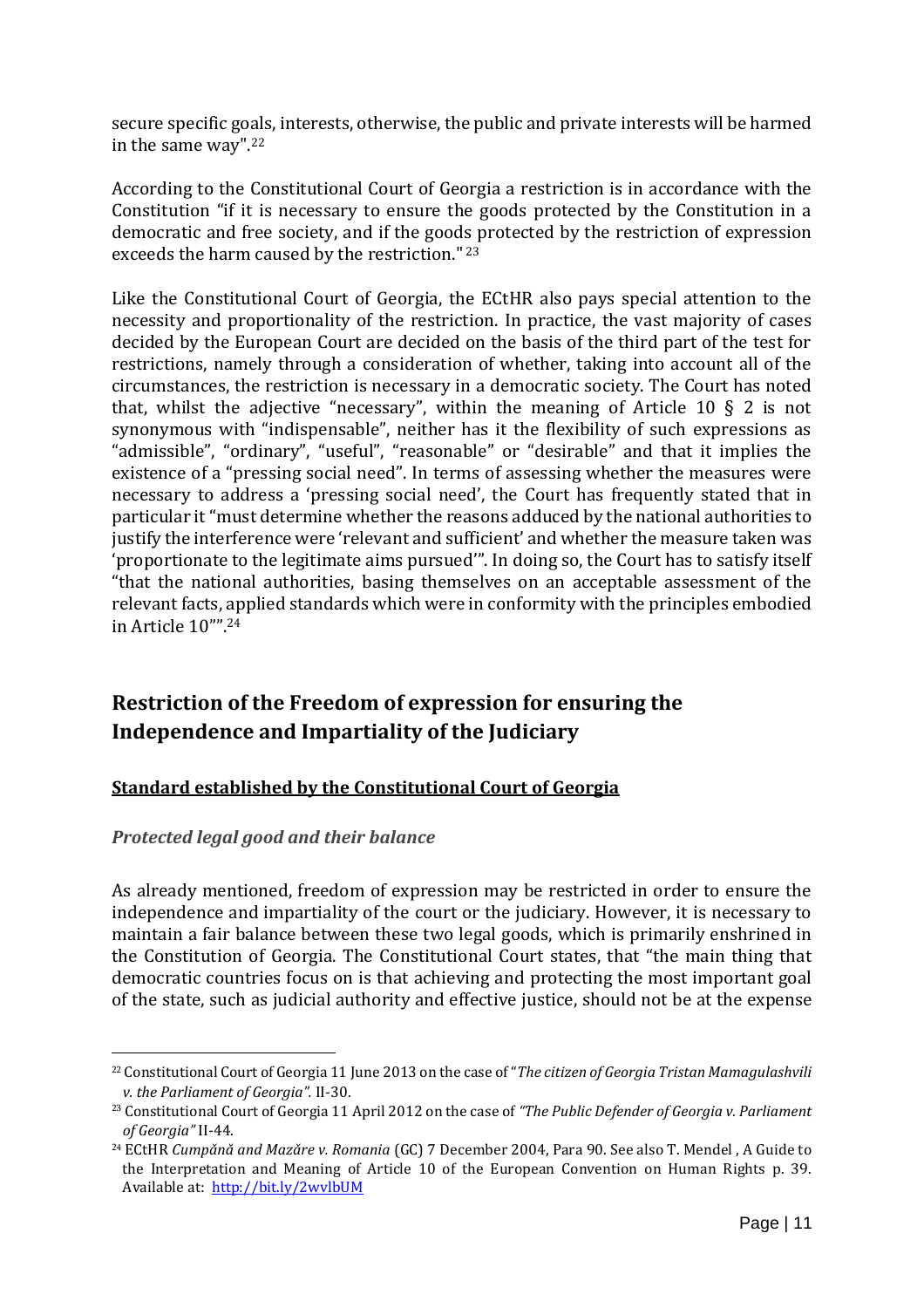of violating fundamental human rights. Adequate protection of fundamental human rights in Georgia is a constitutional obligation of the government." <sup>25</sup>

"The independence of a judge, as one of the main principles of a legal state, implies noninterference in his/her professional activities and/or personal life in order to influence him/her. The judge must be equally distanced and protected from the interests of the government as well as various public or political groups and/or personal interests<sup>26</sup> At the same time, protection of the independence of the judge or other members of the judiciary does not imply a prohibition on criticism of court decisions or the professional conduct of judges. The Constitutional Court particularly emphasizes that "the expression of one's own attitude towards the activities of the Court, including through assemblies (demonstrations) in the vicinity of the Court, is a constitutional human right." <sup>27</sup> With regard to certain criticism of judges' activities or their professional or personal qualities, the Constitutional Court has clarified that such criticism "may be substantiated by the public interest."<sup>28</sup> This approach is supported by the practice established by the Constitutional Court, according to which, the Constitution protects critical thinking, including those that may be perceived by some as too strict or inadequate. <sup>29</sup>

The Constitutional Court offers a formula for maintaining a proper balance between freedom of expression and the protection of the independence and impartiality of the judiciary:"The right to express one's opinion and to hold a rally (demonstration) must be guaranteed, except when the exercise of this right prevents the court from working smoothly." <sup>30</sup>

It should be noted that the Constitutional Court considers the smooth and efficient conduct of the judiciary process as the motive and purpose of criminalizing the behaviour that shows disrespect to the court in criminal law. It states that "disrespect towards the judiciary is not an offense directed to the judge's personal dignity, but an impediment to the proper administration of justice. Authority, to assess such action and to impose sanctions, is considered as an integral part of the functioning of the legal state and a concomitant factor of the authority of a judge. This ensures the efficient and proper implementation of legal proceedings. "<sup>31</sup>

 $25$ Constitutional Court of Georgia 15 December, 2006 on the Case of "Citizens of Georgia Vakhtang" Masurashvili and Onise Mebonia v. The Parliament of Georgia". Para 2.

<sup>&</sup>lt;sup>26</sup>Constitutional Court of Georgia 18 April 2011 on the case of "Citizens Political Union "Movement for United Georgia", Citizens Political Union "Conservative Party of Georgia", Citizens of Georgia – Zviad Dzidziguri and Kahka Kukava, Georgian Young Lawyers' Association, Citizens of Georgia – Dachi Tsaguria and Jaba Jishkariani, The Public Defender of Georgia v. Parliament of Georgia". II-66

<sup>27</sup> *Ibid*, II-68.

<sup>28</sup> *Ibid*, II-67.

<sup>29</sup> *Ibid*, II-106.

<sup>30</sup> *Ibid*, II-60.

<sup>&</sup>lt;sup>31</sup> Court of Georgia 25 December 2006 on the Case of "Citizens of Georgia Vakhtang Masurashvili and Onise Mebonia v. The Parliament of Georgia".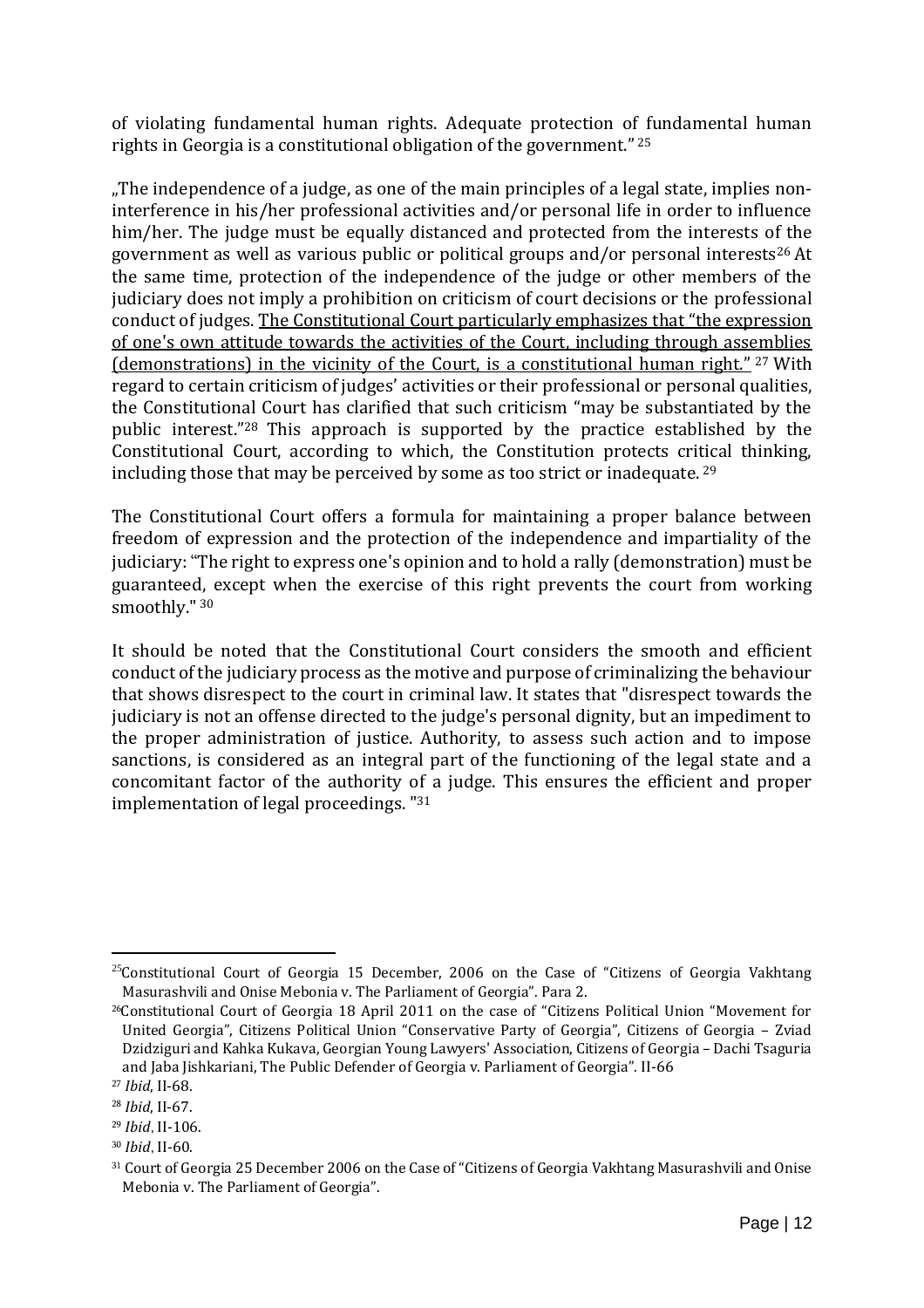#### <span id="page-12-0"></span>**Minimal standards established by the ECtHR**

#### <span id="page-12-1"></span>*The limits of permissible criticism*

The object of public criticism may be a particular judge, a decision, or the entire judiciary. According to the ECtHR, "bearing in mind that judges form part of a fundamental institution of the State, they may as such be subject to personal criticism within the permissible limits, and not only in a theoretical and general manner. When acting in their official capacity they may thus be subject to wider limits of acceptable criticism than ordinary citizens". <sup>32</sup> Making negative statements that may affect a particular judge / judges or those involved in litigation does not necessarily fall outside the scope of permissible criticism, if making the statement is related to an issue of public interest. In such cases, the European Court of Human Rights also considers, that "the judiciary may benefit from constructive criticism".<sup>33</sup>

In determining the scope of the permissible criticism, the European Court of Human Rights pays special attention to the purpose of the expression. It states, that "If the sole intent of any form of expression is to insult a court, or members of that court, an appropriate punishment would not, in principle, constitute a violation of Article 10 § 2 of the Convention". <sup>34</sup>

#### <span id="page-12-2"></span>*Proportionality of the sanction used while restricting the freedom of expression and the "chilling effect"*

The ECtHR attaches great importance to the use of proper and appropriate, least restrictive means to achieve the legitimate aim of restricting the freedom of expression, so that the measures taken by the state do not have a "chilling effect"<sup>35</sup> on the debate over the issue of public interest. According to the court, we are facing the "chilling effect" when a person applies "self-censorship"<sup>36</sup> based on the fear of disproportionate punishment or a fear of initiating an investigation against him/her based on the laws that contain too wider content. <sup>37</sup> The Court recalls "that in assessing the proportionality of the interference, the nature and severity of the penalties imposed are also factors to be taken into account" 38.

It should be emphasized that despite the necessity and importance of an independent and impartial Judiciary in a democratic society, the legitimate aim of restricting the freedom of expression can be achieved through the use of less restrictive punishments than

<sup>32</sup> ECtHR *Morice v. France* (GC) 23 April 2015, para. 131. Available at:<https://bit.ly/2S6TZn6>

<sup>33</sup> *Ibid*, para. 167.

<sup>34</sup> ECtHR *Skalka v. Poland* 27 August, 2003. para. 34. Available at: <https://bit.ly/3c6ZIkA>

<sup>35</sup> ECtHR: *Kabanov v. Russia*, 3 February 2011; *Tavares de Almeida Fernandes and Almeida Fernandes v. Portugal*, 17 January 2017;

<sup>36</sup> ECtHR *Vajnai v. Hungary* 8 October, 2008. Para 54. Available at: <http://bit.ly/2TwBngc>

<sup>37</sup> ECtHR *Altuğ Taner Akçam v. Turkey*, 25 October, 2011. Para 68 Available at: <http://bit.ly/2vC34MF>

<sup>38</sup> ECtHR *Cumpǎnǎ and Mazǎre v. Romania* (GC) 7 December 2004. Para 114. Available at: <http://bit.ly/3cEJiRs>